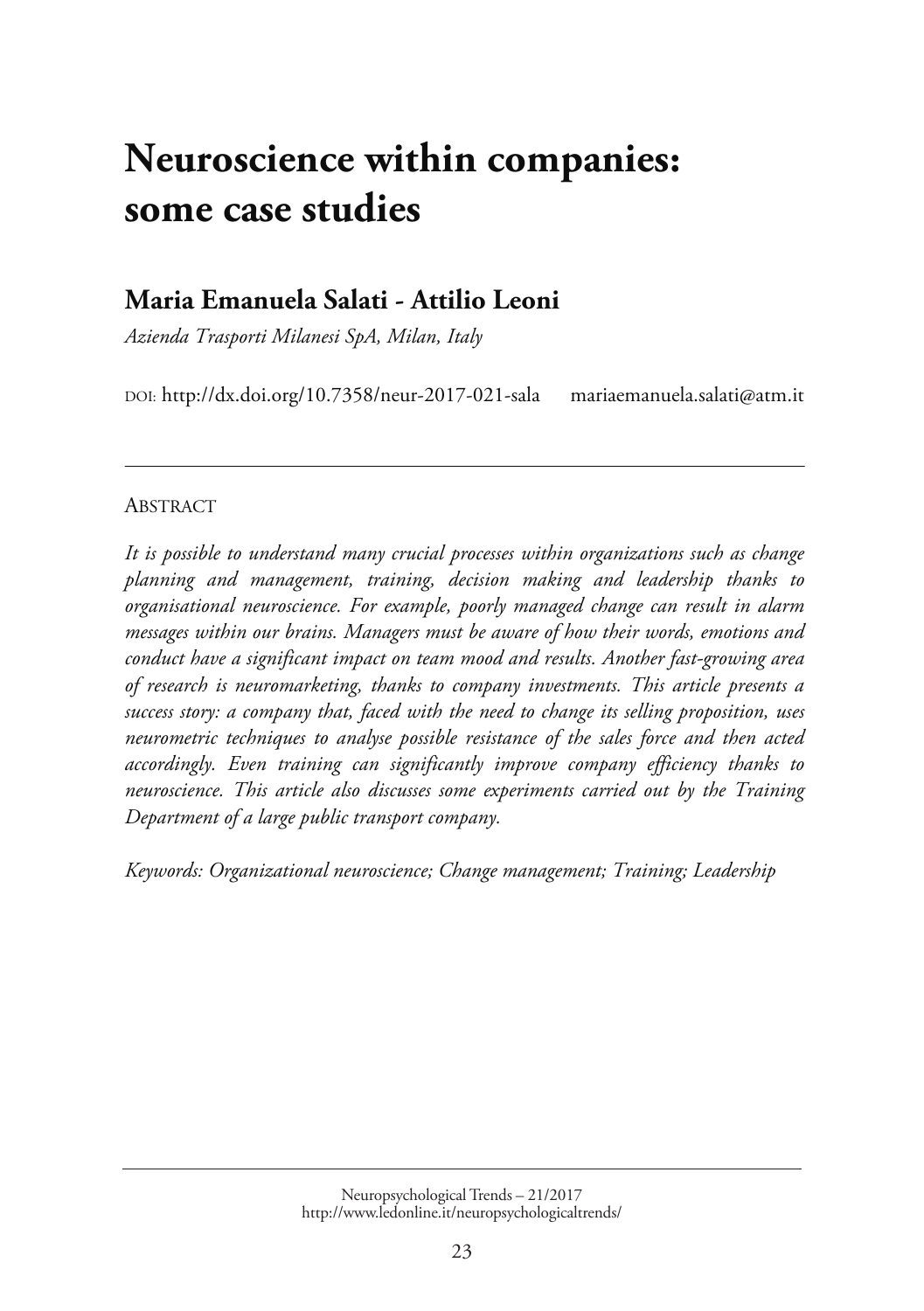#### 1. INTRODUCTION

Organisational neuroscience uses the findings on how the human brain works to expand the general knowledge of topics that, classically, fall within the scope of management studies and applications, and that are useful to organisational psychologists, managers, trainers or consultants.

In fact, nowadays the brain is a less mysterious object thanks to advances in neuroscience. Various aspects of particular interest that have a major impact on our working life have been described in more and more detail over the last few decades.

For example, we now know that we are far more conditioned than we think or would like to be. However, on the other hand, we are perfectly capable to constantly adapt to contexts that open up new scenarios and make the continuous changes we are subject to more acceptable, provided that they consciously comply with the rules of the brain. But, what are some of those basic rules? What kind of basic information must a leader have? What role does emotion play in decision making? It is essential for leaders to have a greater awareness of their decision-making mechanisms (Kahneman, 2012) and the brain both to better manage complexity and above all in their relationships with employees (Boyatzis & McKee, 2006; Goleman & Boyatzis, 2008).

Therefore, let us try to think of a few examples of critical processes within an organisation where neuroscience can make a significant contribution, starting from the planning and management of *change management* we have to face on a daily basis.

#### 2. CHANGE MANAGEMENT

Uncertainty generates alarm messages in our brain: in fact, our brain hates ambiguity and constantly needs to make predictions (Scarlett, 2016). It quickly calculates threats and opportunities so that it is in a position of control: it has to make plans to feel it is in control of situations and able to handle them. The fear generated by uncertainty weakens cognitive and social resources, increases stress and lowers defences. This results in difficulties in managing situations and problems and a tendency to blow them out of all proportion. In short, we have fewer operational resources at a time when organizations most need them (Sinek, 2014).

A leader's role in these situations is crucial: managers must be aware of how their words, emotions and conduct may have a significant impact on their teams' results, and research within the field of neuroscience can decidedly

Neuropsychological Trends – 21/2017 http://www.ledonline.it/neuropsychologicaltrends/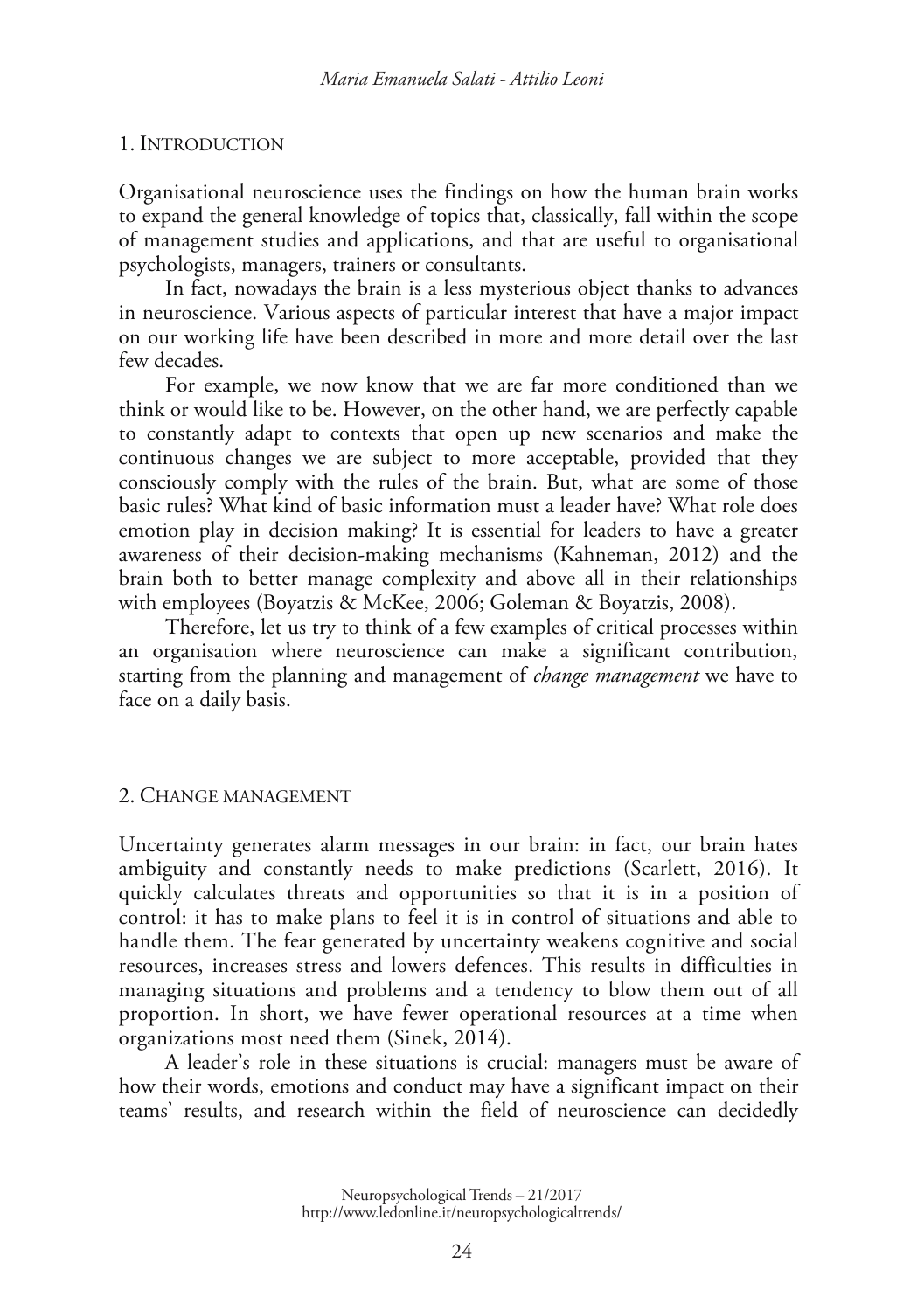contribute to create the right climate to maintain performance.

In this case, two keywords for the brain are information and inclusion (Lieberman, 2013). Indeed, our brain craves information to make its predictions. The sooner they are provided, the sooner it returns to normal operation. Moreover, our brain is social, needing to feel included and listened (Riva & Eck, 2016). That is a survival instinct, that is linked to the limitation of available resources when feeling excluded. Time spent with employees and relationships with employees is then never wasted during times of change.

In addition, another basic need of the brain that must not be forgotten in all this is autonomy, that is making people feel they have a choice; this is necessary to make them feel capable of controlling the situation (Rock, 2008).

In other words, numeric and business variables should not only be considered when planning a change management process, but also providing the settings needed to reprocess all those emotional aspects that will impact on people, and neuroscience can help with this.

#### 3. NEUROMARKETING

Another rapidly growing trend, thanks to company investments, is *neuromarketing.* It investigates consumer buying patterns and in particular the effectiveness of adverts and communications in general (Gallucci, 2014) using brain activity visualization techniques.

Take, for example, a large Italian company faced with an important choice. Imagine it needs to change its selling proposition by introducing contractual terms that are difficult for the customer to understand and wants to test sales force resistance to this new proposal. It would be faced with various possibilities: impose the decision using financial and contractual requirement related arguments or see whether its sales force is willing to rethink how it interacts with its customers, to better understand the extent and nature of its resistance.

Nowadays, the latest applications on how the brain works could help this company to better understand this phenomenon by knowing the nature of internal resistance to change and, thus, by introducing all the corrective motivational, technical and human actions necessary to successfully tackle the appropriate changes.

This is what happened recently at a large company and the result was impressive.

The need was that of knowing the real opinion of a 150 strong sales force with regard to a contract amendment to be proposed to the network of dealers

Neuropsychological Trends – 21/2017 http://www.ledonline.it/neuropsychologicaltrends/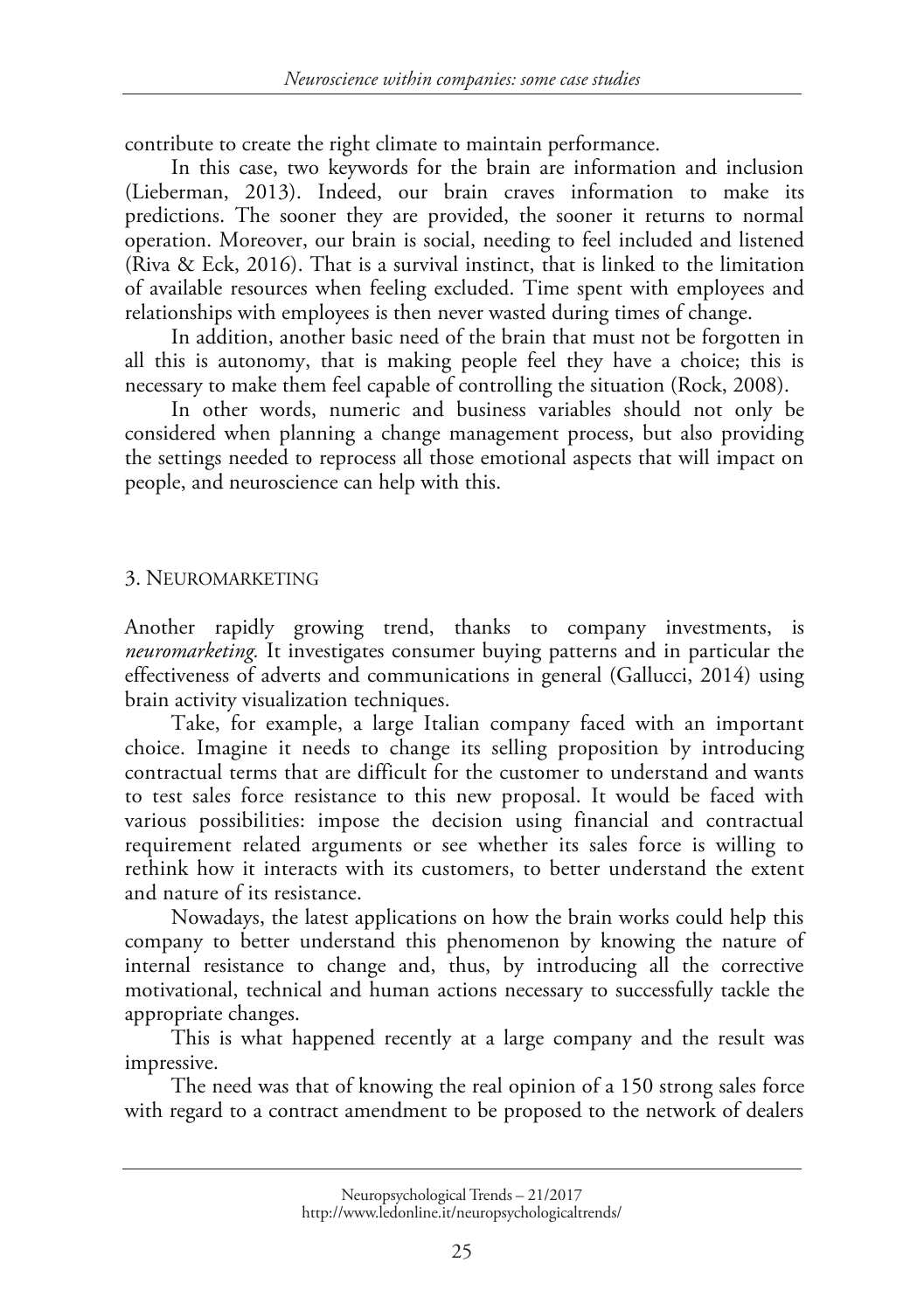on the territory. The risk was clear: undeclared resistance to the proposed changes and resulting system inertia.

In fact, it is now known that our "internal attitudes" to particular concepts or ideas are not always reflected by what we say, without necessarily referring to a type of misleading communication. Both aspects of social desirability (i.e. putting relationships with others first, saying what is best and omitting everything else) and the inability to be introspective, and, finally, to verbally express one's internal emotional processes in a timely manner (Babiloni, Meroni & Soranzo, 2007) all contribute to this fact. Therefore, how can I work on potential company resistance if people say (reasonably truthfully from their perspective) they do not have any?

Often even anonymous questionnaires fail to determine possible internal resistance to a concept or particular product. This resistance can even remain completely hidden from an individual's verbal conscience. In these cases, individuals will even state they have no criticisms. There is where the ability to associate classical social survey techniques with brain activity and psychometric behaviour measuring techniques is a mean of highlighting the presence of this implicit resistance in those individuals subject to training.

In fact, internal resistances can be highlighted with brain activity and psychometric measuring techniques, so to detect "unconscious internal conflicts" with regard to concepts, ideas or even single words. More precisely, people's brain activity and emotions can be measured with an electroencephalogram (EEG) and psychometric responsiveness testing tools (Balconi et al., 2016) to highlight instinctive "interior" responses to messages.

Going back to our example, once the main critical issues with these neurometric techniques were identified, 10 trainers accompanied participants, divided into groups, through an emotional storytelling process that led them to spell out their views on the selling proposition and the new contract, till they found emotional space for their shared narratives and, above all, a container in which to develop their resulting resistance over a very limited space of time.

## 4. TRAINING

Another elective application of neuroscience within companies is *training*, starting from the valuable instructions on the best ways to promote learning from the brain's point of view.

A recent article published on the October 2016 edition of the Harvard Business Review (Beer, Finnström & Schrader, 2016) sheds, even with its title, a decidedly negative light on the delicate issue of the effectiveness of company

Neuropsychological Trends – 21/2017 http://www.ledonline.it/neuropsychologicaltrends/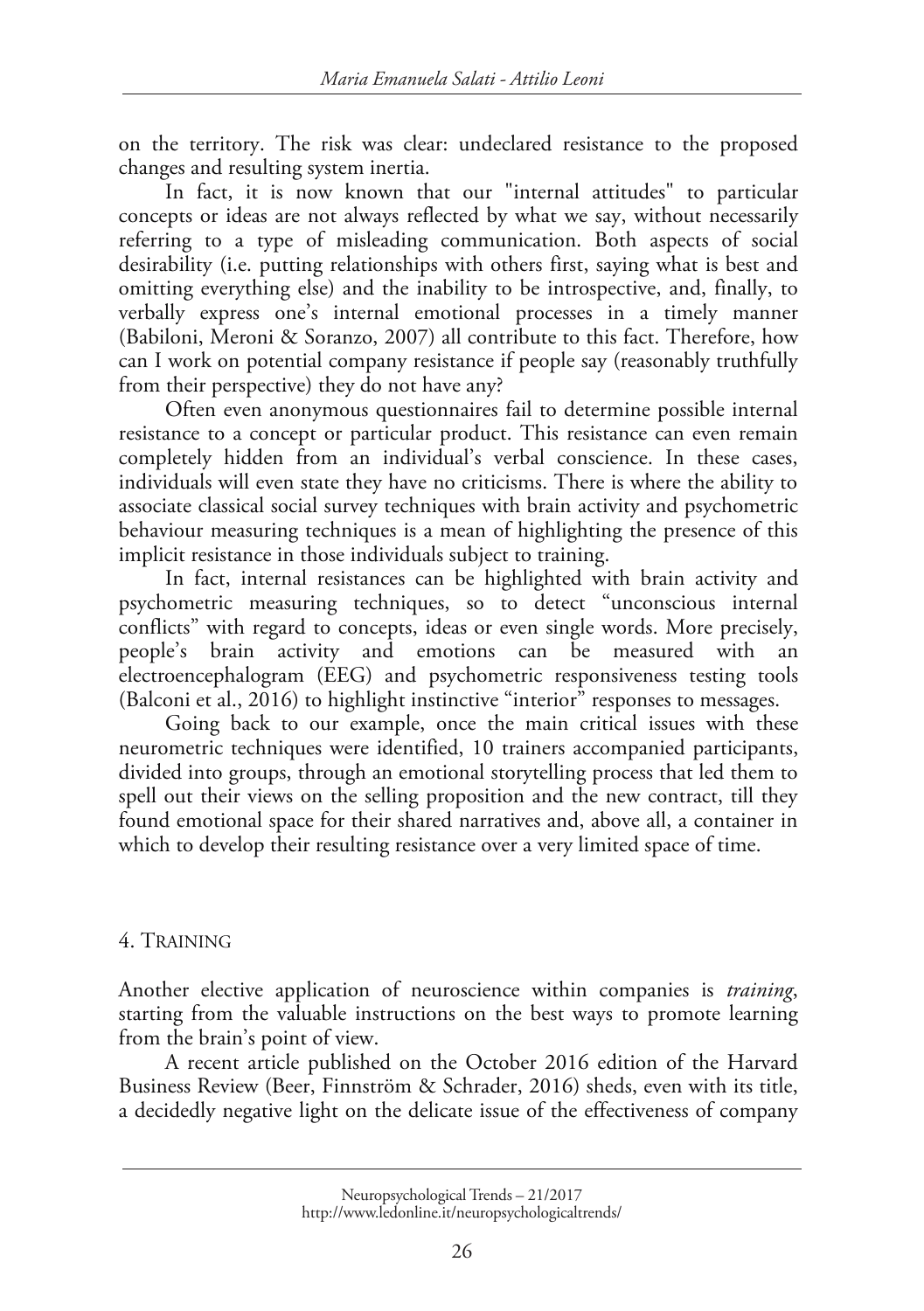training: "Why leadership training fails". The authors point out that:

*American companies spend enormous amounts of money on employee training - \$160 billion in the United States and close to \$356 billion globally in 2015 alone—but they are not getting a good return on their investment. For the most part, the learning doesn't lead to better organizational performance, because people soon revert to their old ways of doing things*. (Beer et al., 2016, p. 50)

At the same time the CEOs of some companies, increasingly faced with the need for spending cuts, reduce budgets for management and behavioural training. Therefore, company training has to change significantly if it wants to survive the crisis and become more effective. This means, in short, helping people working within the organisation to change some behaviours, in order to improve their performance and the one of their working groups.

Neuroscience represents a valuable contribution within this context, by helping to look into the soft processes within a company. Therefore, training managers have the chance to broaden their vision and to become "key figures" within the organisation, since they lie at the meeting point between two skill fronts that no organization can live without: the one on company processes and the one on mental and emotional processes. It is therefore necessary to build a bridge between the worlds of scientific research, business, and education. This is starting to happen in the training Campus of A.T.M. – the public transport company of Milan (9,300 employees) – thanks to the people who work there, psychologists and humanities graduates, that started to study neuroscience, to meet neuroscientists, and consequently to change the way they do in-house training some years ago.

## *4.1 The training gym*

An initial example of a different way of providing management training within A.T.M. is the so-called "training gym" that, even in the name, forewarns of important changes and stems from certain neuroscientific evidence. The first one is that some types of learning are more rewarding than others as stimulating the dopamine pleasure centres: in particular, training involving the active participation of students is definitely more rewarding than the classic classroom approach where students listen to the teacher's explanations. The second one points out that a certain period of time - roughly 20 days/one month - is necessary to learn new behaviours and make them routine (i.e. to create a new brain circuit), thus changing the tough and resistant spontaneous structures of our brain and, above all, enabling strategies based on the repetition of the new behaviours to be adopted. Therefore, didactic methods

Neuropsychological Trends – 21/2017 http://www.ledonline.it/neuropsychologicaltrends/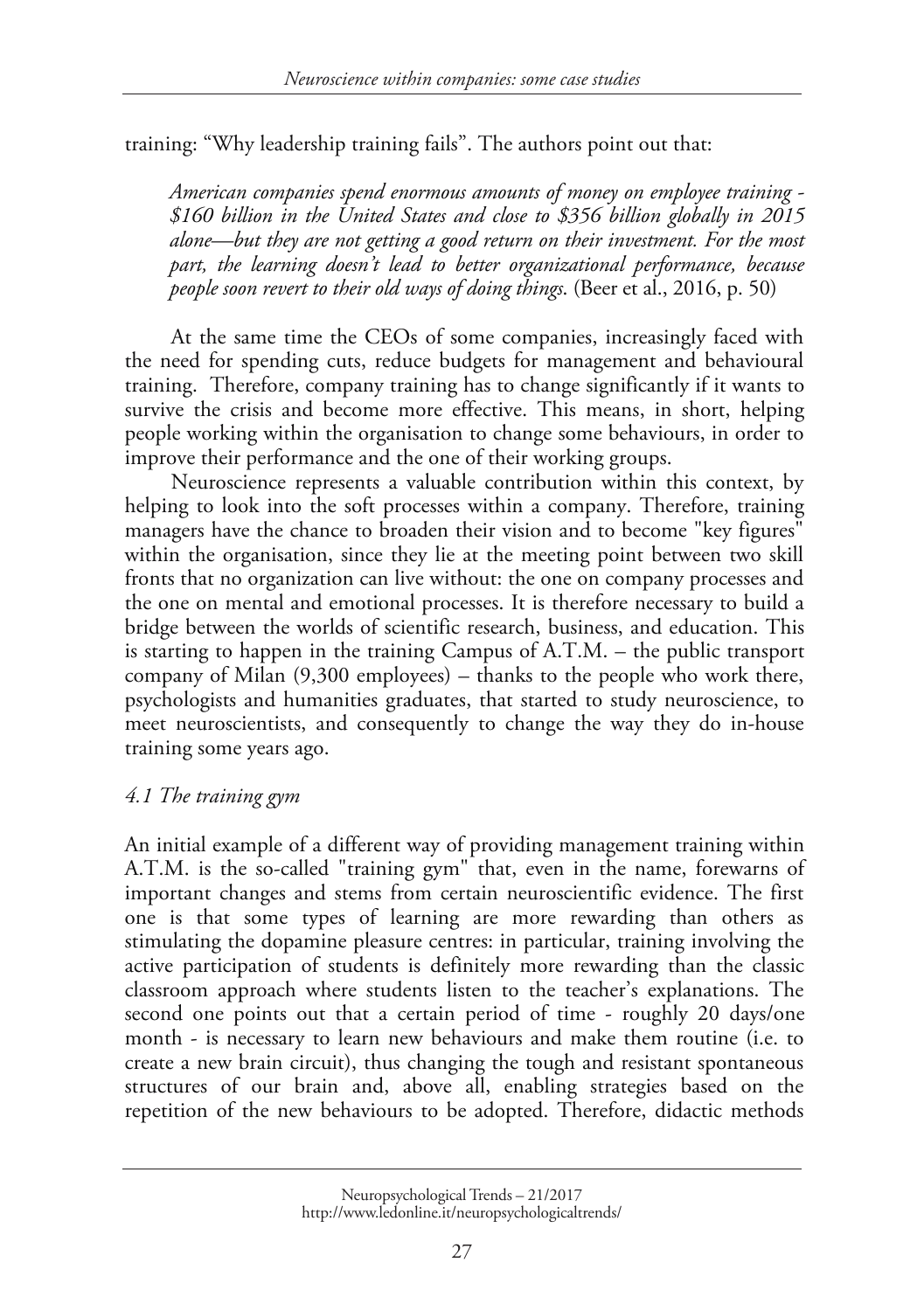that produce change by activating repetition based on constant and precise work are necessary: therefore, change that involves the choice of small actions to be repeated over time. An activity that, slowly but surely, reshapes neural structures. The third one points out how emotions and physical experience help make learning more effective. The fourth and last one, coming from psychology even before neuroscience, is that you cannot change by yourself since the relationship with others is necessary (Rivoltella, 2012, 2014).

A.T.M.'s "training gym" firstly changes the classic strategy of the two-day management training course by favouring shorter periods of time but repeated over time (the overall course lasts around 2 months), so to avoid excessive concentration of contents and so to allow individuals to learn and change to actually take place. As you can see from Figure 1, the training gym includes seven brief moments. Firstly, certain materials concerning the theory of the skill to be strengthened are sent to participants to be read on their own. In fact, the theory can, at least in part, be studied individually, using the first meeting with the trainer for questions, clarifications, explanations and comparisons even with other participants, with that studied. This is the "flipped classroom" model that is ultimately linked to the "lectio medievalis" one. Indeed, students in the first great universities of the middle ages (Bologna, Padua, Paris and others) studied the theory independently whilst subsequent classes were dedicated to discussing the issues and dialectics with the Professor, via very intense debates (Castagna, 2007). In fact, the debate was considered the centre of learning.



*Figure 1. The A.T.M. training gym: overall structure and steps* 

Neuropsychological Trends – 21/2017 http://www.ledonline.it/neuropsychologicaltrends/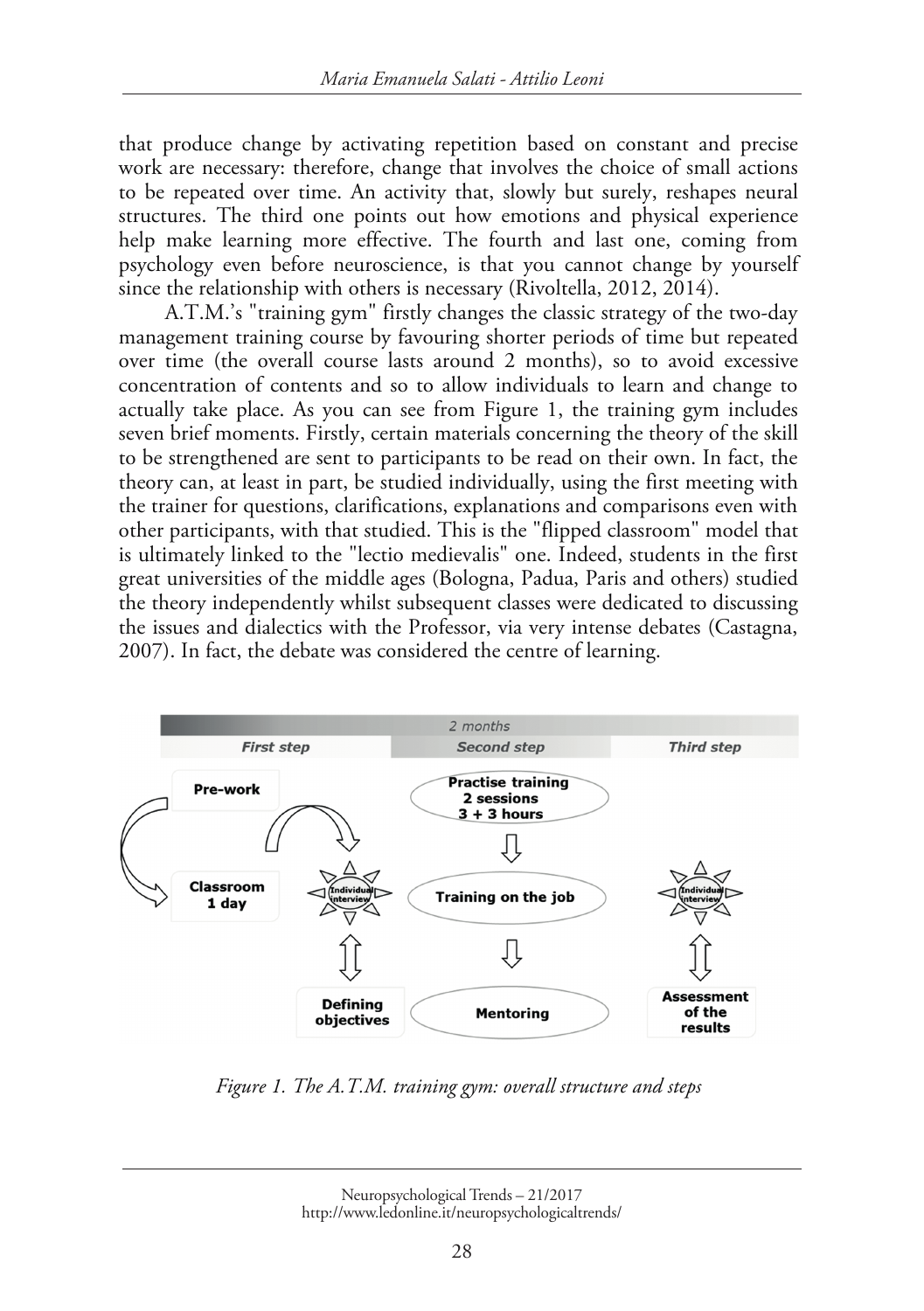The first meeting is followed, about ten days later, by the first individual meeting with the trainer, which lasts about an hour. That is also the time for students to clarify any doubts that might have arisen in the meantime but above all to define an individual improvement plan with the trainer – namely, what to do differently with respect to the past, how to do it, and a relative timeframe. This meeting begins to empower the participant by reaching an actual "agreement" with the trainer.

The individual meeting is followed, about two weeks later, by two "gyms" – i.e. short but intense training sessions (3 hours then back to the office) where participants, led by the trainer, practically and physically experience their new behaviours, thanks in part to theatrical techniques, in a safe environment (the classroom), where there is no fear of failure and imperfection. In fact, change is not solely a psychological issue, but rather a system based on three moments: cognitive but also physical and emotional. Individuals learn especially physically, i.e. with the body (Bara, 2015).

Another particularly intense training session consists of individual meetings with a mentor. The A.T.M. Campus has previously identified and trained six company mentors for this purpose; basically six managers that are recognized as the best and most practised ones in a specific skill. Each student meets a mentor once or twice to discuss how to best use that skill or to gain experience by shadowing the mentor (i.e. by observing the mentor that already uses the skill one wants to strengthen effectively).

The training gym concludes, about two months later, with a second and last individual meeting with the trainer, which serves both to discuss the initial successes and to make sure the improvements made continue. Up to now, four subjects have been addressed in the classroom: feedback management, negotiations, empowerment, and self-empowerment.

Returning to the initial topic that was raised in the Harvard Business Review, is this type of training really more effective than classic training? The A.T.M. Campus firstly noted, by using specific evaluation sheets, greater student satisfaction: on average +31% compared to more traditional management courses delivered over the previous two years. In addition, the analyses of data from a recent corporate skills assessment session highlighted that the scores of those individuals attending the training gym have increased on average by 21% compared to the previous assessment (2014). Lastly, many participants reported their use of expert skills in daily business and work groups during their last individual meetings – from setting up weekly meetings to closer relationships with employees and better listening skills to experimenting new ways of better managing the complexity of their job of manager. Such evidences are the first concrete signs of a real change in behaviour, beyond those few initial thoughts of increased awareness that often are the only benefit of more traditional training courses.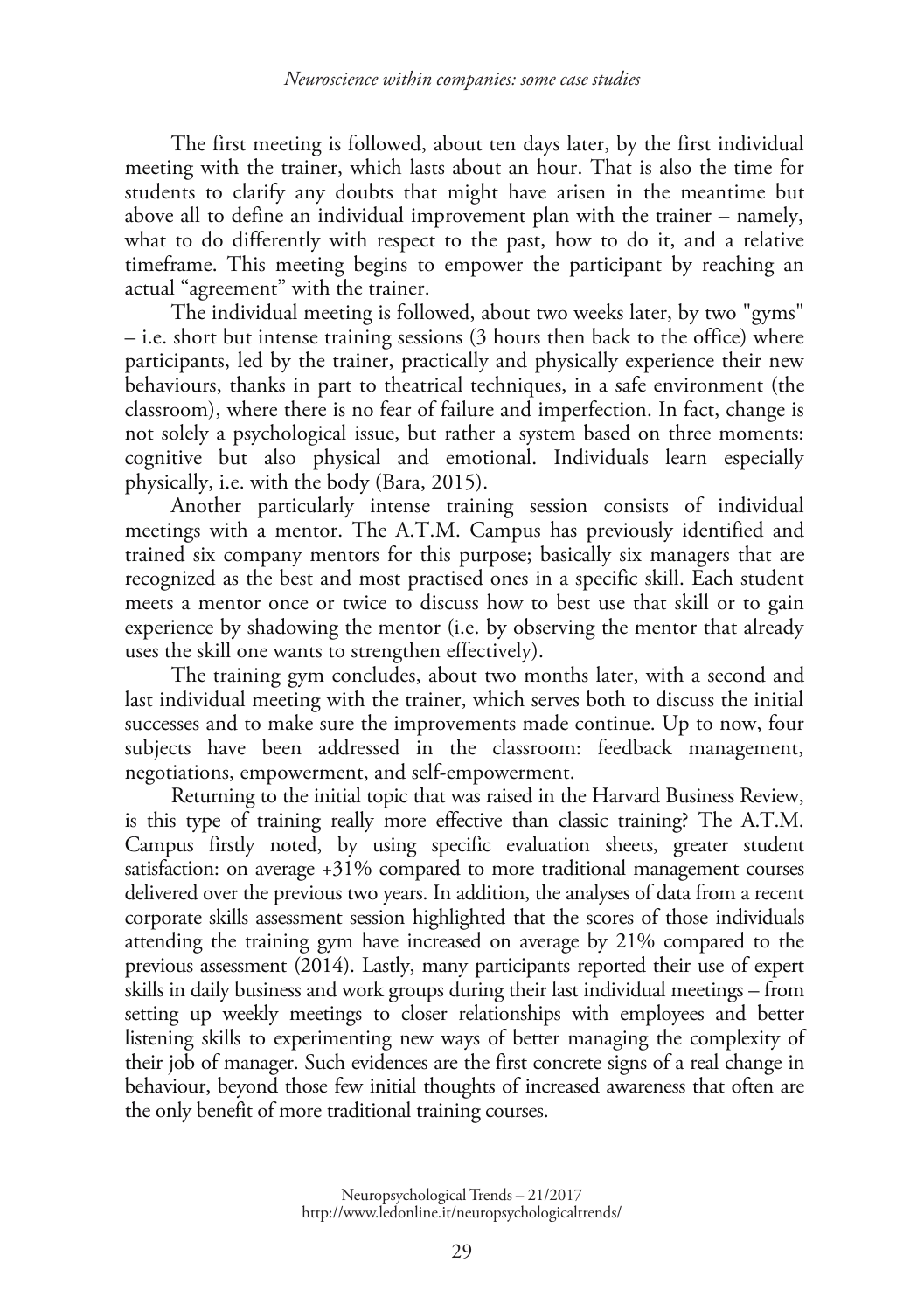## *4.2 Masters of the trade*

A second successful A.T.M. project that also originates from neuroscientific evidence is "masters of the trade". In this case it is necessary to mention the extraordinary discovery of mirror neurons (Rizzolatti, Fadiga, Gallese & Fogassi, 1996; Rizzolatti & Gnoli, 2016), which marked a critical historic transition that many companies are still unaware of. The discovery of those neurons, which activates both when carrying out a given action and when seeing others doing so or when we observe the emotions of other humans, is a discovery that confirms, on a biological basis, that it is inconceivable to think of human beings as isolated and solitary entities: we are "doomed" to create and maintain relationships, and to exercise empathy. This is why, for example, a leader can be deemed as such if he/she is imitated, and if he/she leads by example. It will be a momentous step forward when those involved in organisations understand that relationships are the strategic hub of engagement. As Antonio Damasio effectively wrote, an entity's interactions with an object and context are the entity itself: the possibility of gaining experience results from these interactions (Damasio, 2012). Meanwhile, focusing on corporate training, that just mentioned on mirror neurons means definitively abandoning any solipsistic view of learning and emphasising the importance of the active presence, within companies, of competent people who can act as points of reference and masters, especially for young people. These people exist in all organizations, but the quantum leap takes place when they are publicly recognized as masters. Masters are not masters until acknowledged as such. This is why the A.T.M. Campus identified, in 2013 and 2014, a total of 40 "Masters of the trade" from the main company sectors: individuals who were at least 50, with great technical and relational skills and a strong sense of belonging, who lead by example and are willing to hand down their skills to their younger colleagues. Numerous candidates were selected with interviews and tests, Masters then attended a training course focused on relationships and the dissemination of skills. They have also been involved in a communication campaign with interviews on the corporate house organ and a photographic exhibition at a well-known exhibition space in Milan. In addition, the stories of masters and their tips and secrets of the trade formed the subject of a book entitled "Masters of the trade" available to all corporate employees. These masters of the trade, still continuing to perform their daily activities, are now also engaged in classroom training, supporting job interviews, and, especially, welcoming new employees. That project is also very interesting because it helped motivating elements of the senior staff that have worked in the company for many years and that, as a result of pension reforms, have seen their retirement age increased by six to seven years.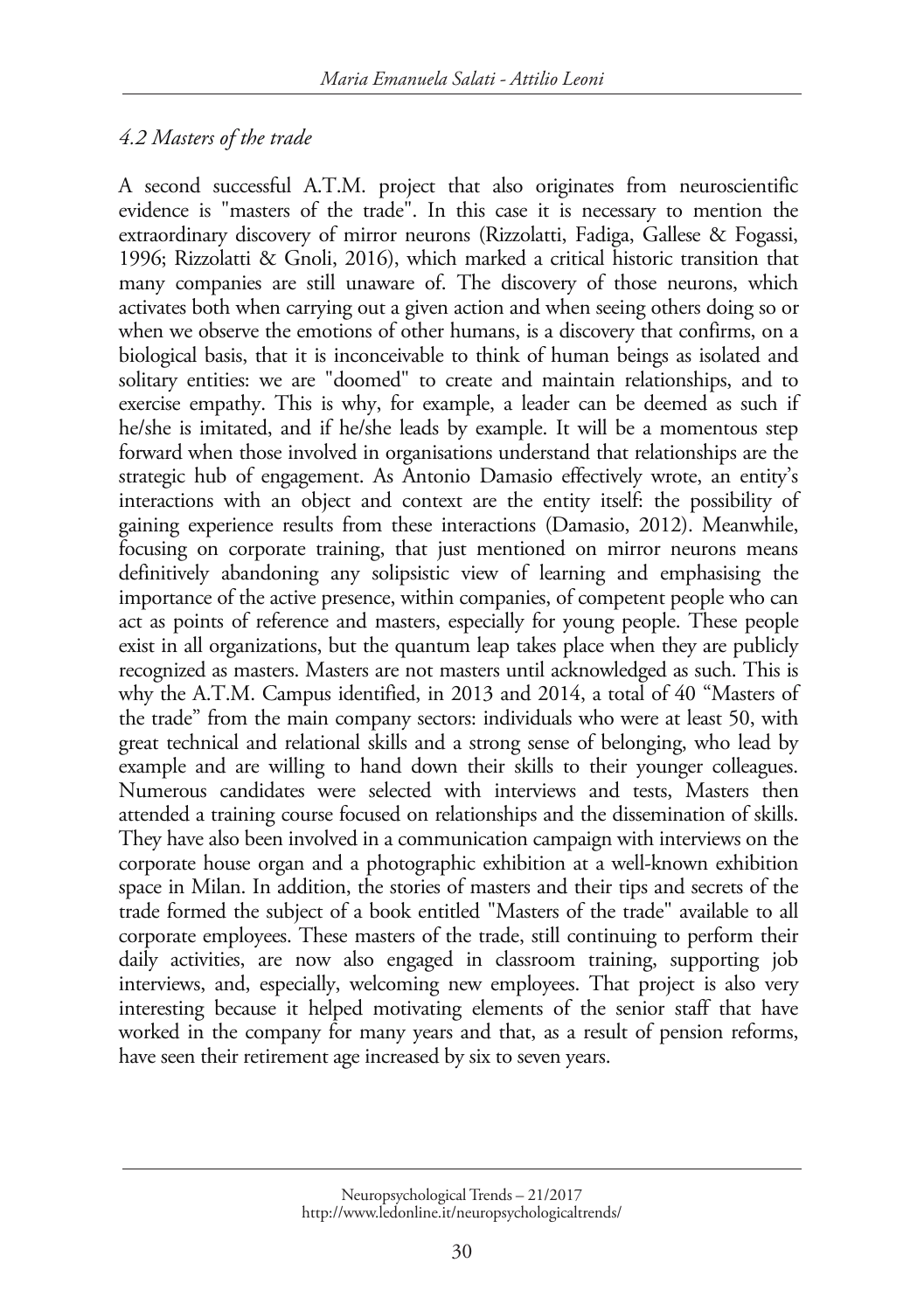# *4.3 Training trainers*

In recent years, A.T.M. Campus staff, involved both in training programming activities and teaching, have followed a structured trainers' training course, where they have also met with some neuroscientists. In particular, A.T.M. trainers have gained greater knowledge and understanding of the neuroscience field, the fledgling science that studies the mechanisms by which the mind learns thanks to the various neuroscientific discoveries made over recent years. This has led to changes in company training practices including:

- The introduction of adaptive and digital technologies (for example the 3d mapping for first aid courses), offering new opportunities for learning in and out of the classroom.
- The use of physical experiments with even emotional connotations such as training on active listening, enhanced by an engaging path in the dark at the Milan Institute for the Blind, where participants where guided by the voice of a blind person.
- Redesigning training courses by dividing the contents to be delivered into three dimensions: the essentials (5%), those required (15%), and those not required but that still are useful insights (the remaining 80%). This helps trainers simplify the content, bearing in mind the brain is able to process and store only a small part of all proposed contents. For this reason, the most important pieces of information are divided into modules, at the end of which there is a summary and individual or subgroup reflection.
- The use of multiple languages also consisting of videos (films, cartoons, mini video clip made even in the workplace etc.) and photos with a particular attention to the slides structure, too often saturated with text, that now consists mainly of images.

# 5. CONCLUSIONS

In conclusion, it is now a proven fact that not investing in training or scientific research means to remain on the fringes of global economic and social development (Cepollaro & Varchetta, 2014).

On the other hand, there is also the very real risk of marginalising training with spectacular entertainment activities characterized by the immediate and pleasant: "apparent training" incapable of contributing to real change (Cepollaro & Varchetta, 2014).

Neuropsychological Trends – 21/2017 http://www.ledonline.it/neuropsychologicaltrends/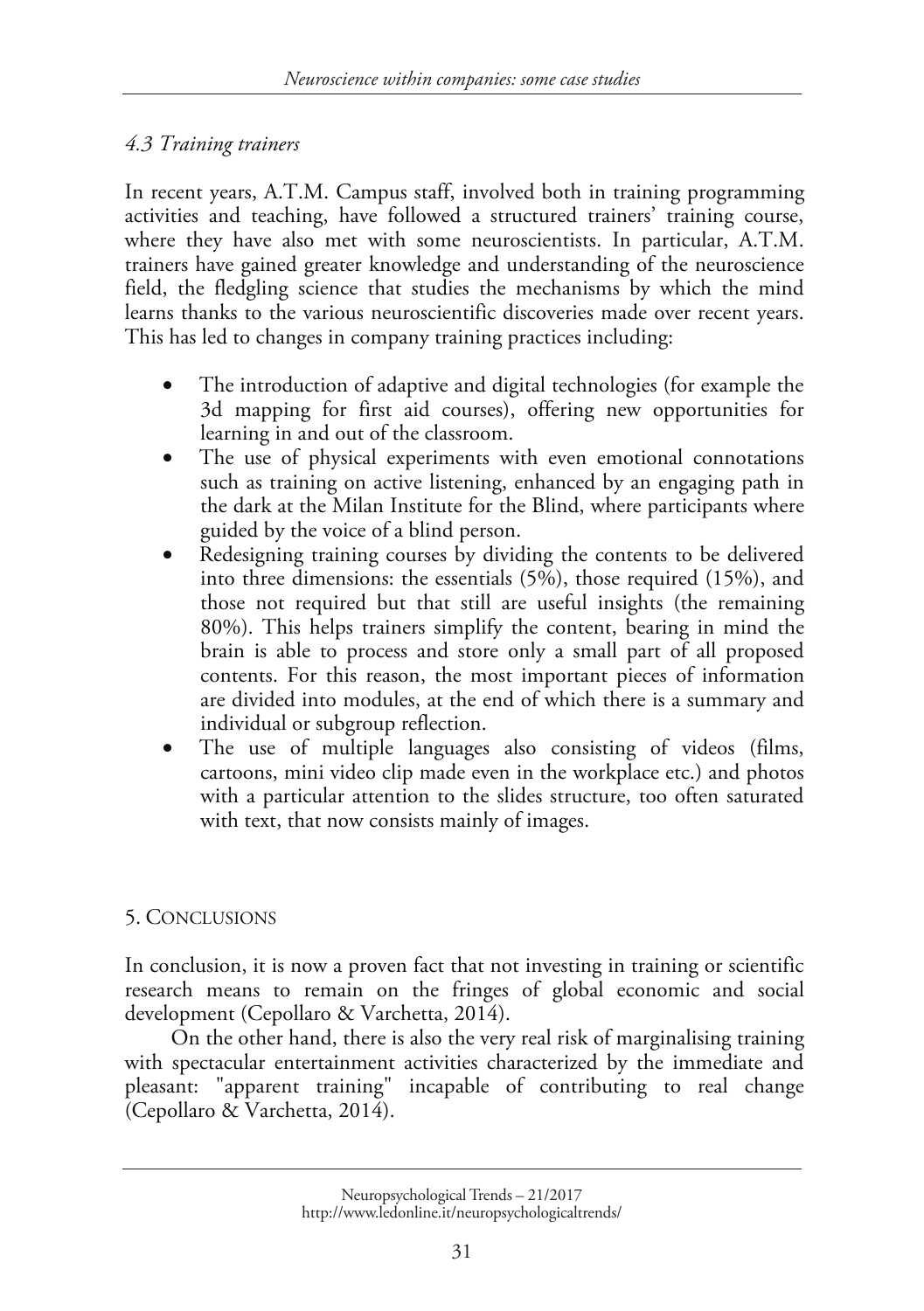The A.T.M. Campus experience is proving that there is another way, where neuroscience can make a real and meaningful contribution, as part of a multidisciplinary approach that no one can afford to overlook. In other words, we are starting to apply neuroscience to the workplace, and before that, to the training and education system, which hopefully will lead to significant changes in our lives.

#### **REFERENCES**

- Babiloni, F., Meroni, V., & Soranzo, R. (2007). *Neuroeconomia, neuromarketing e processi decisionali nell'uomo [Neuroeconomy, neuromarketing and human decision-making processes]*. Milano: Springer-Verlag.
- Balconi, M., Venturella, I., Pala, F., Salati, M.E., Ripamonti, S.C., Natili, F., & Vanutelli, M.E. (2016). Cervelli in dialogo. Leadership e neuroscienze. La nurometrica applicata alla valutazione delle prestazioni [Brains in dialogue. Leadership and neuroscience. Neurometrics for the assessment of performance]. *Direzione Del Personale, 4*(179), 14-17.
- Bara, B. (2015). Cuore, mente e corpo: i tre ingredienti del cambiamento [Heart, mind and body: the three ingredients of changing]. In M. E. Salati & A. Leoni (Eds.), *Neuroscienze e Management. Nuovi strumenti per la professione manageriale* (pp.83-88). Milano: Guerini Next.
- Beer, M., Finnström, M., & Schrader, D. (2016). Why Leadership Training Fails - and What to Do About It. *Harvard Business Review*, (October). Retrieved from https://hbr.org/2016/10/why-leadership-training-failsand-what-to-do-about-it
- Boyatzis, R.E., & McKee, A. (2006). *La leadership risonante. Intelligenza emotiva in azione [Resonant leadership. Emotional intelligence in action]*. Milano: Rizzoli.
- Castagna, M. (2007). *La lezione nella formazione degli adulti [The lesson in adult education]*. Milano: Franco Angeli.
- Cepollaro, G., & Varchetta, G. (2014). *La formazione tra realtà e possibilità. I territori della betweenness [Education between reality and possibility. The domains of betweenness]*. Milano: Guerini Next.
- Damasio, A.R. (2012). *Il sé viene alla mente. La costruzione del cervello cosciente [Self comes to mind: constructing the conscious brain]*. Milano: Adelphi.
- Gallucci, F. (2014). *Marketing emozionale e neuroscienze [Emotional marketing and*

Neuropsychological Trends – 21/2017 http://www.ledonline.it/neuropsychologicaltrends/